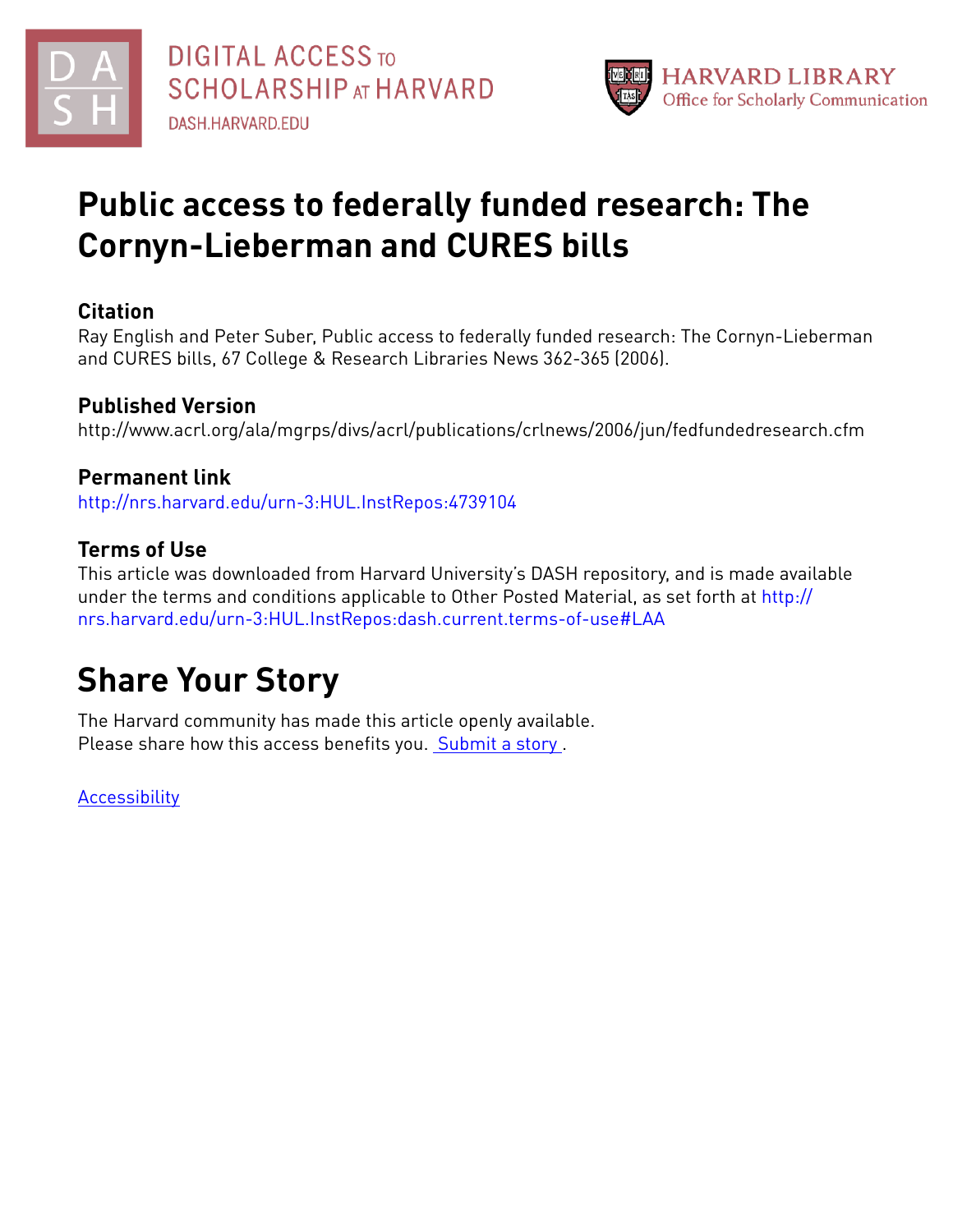Ray English and Peter Suber

# **Public access to federally funded research**

The Cornyn-Lieberman and CURES bills

**T**wo very important pieces of legislation that would markedly increase public access to taxpayer-funded research have been introduced into the U.S. Senate. The *Federal Research Public Access Act* of 2006, introduced by Senator John Cornyn (R-TX) and cosponsored by Senator Joseph Lieberman (D-CT), would require free online access within six months of publication for virtually all peer-reviewed journal articles resulting from federally funded research.

The *American Center for CURES Act* of 2005, introduced by Lieberman and cosponsored by Senator Thad Cochran (R-MS), has a similar provision for research sponsored by agencies in the Department of Health and Human Services (HHS).

These bills represent major steps in ongoing efforts to gain public access to federally funded research. They deserve strong backing from the American academic and research library community.

### **Rationale for the legislation**

The rationale for both the Cornyn-Lieberman bill and the public access provision of the CURES bill is straightforward. The federal government spends more than \$55 billion annually to fund a wide variety of research in health, scienti c, and other elds. Research sponsored by the National Institutes of Health (NIH) alone results in more than 60,000 peerreviewed articles per year. Wide, rapid, and easy access to the results of this research is essential for everyone who wishes to apply or build upon it, from other scientists and scholars to health care professionals, patients, manufacturers, teachers and students, policymakers, nonpro t organizations, and citizens. Giving taxpayers access to the non-classi ed research for which they have paid will advance research and all the bene ts of research, from health care and pollution control to energy independence and public safety.

The present system of disseminating the results of publicly funded research is badly broken and severely limits access. Taxpayers pay for the research and very often the salary of the researcher, as well. Research articles are then published in peer-reviewed journals, which charge subscription fees or per-article access fees. The cost of subscriptions has risen three times faster than in ation for more than 20 years, and most subscriptions are unaffordable for most libraries.

Journals typically demand to own copyright, as well. The fundamental principle of the Cornyn-Lieberman bill and the public access provision of the CURES bill is to provide taxpayers free online access to the results of research that they fund through their tax dollars.

### **Provisions of Cornyn-Lieberman**

The Cornyn-Lieberman bill would require federal agencies with extramural research

Ray English is director of libraries at Oberlin College, chair of the ACRL Scholarly Communications Committee, and chair of the SPARC Steering Committee, e-mail: Ray. English@oberlin.edu; and Peter Suber is the open access project director at Public Knowledge, a senior researcher at SPARC, and a research professor of philosophy at Earlham College, e-mail: peters@earlham.edu © 2006 Ray English and Peter Suber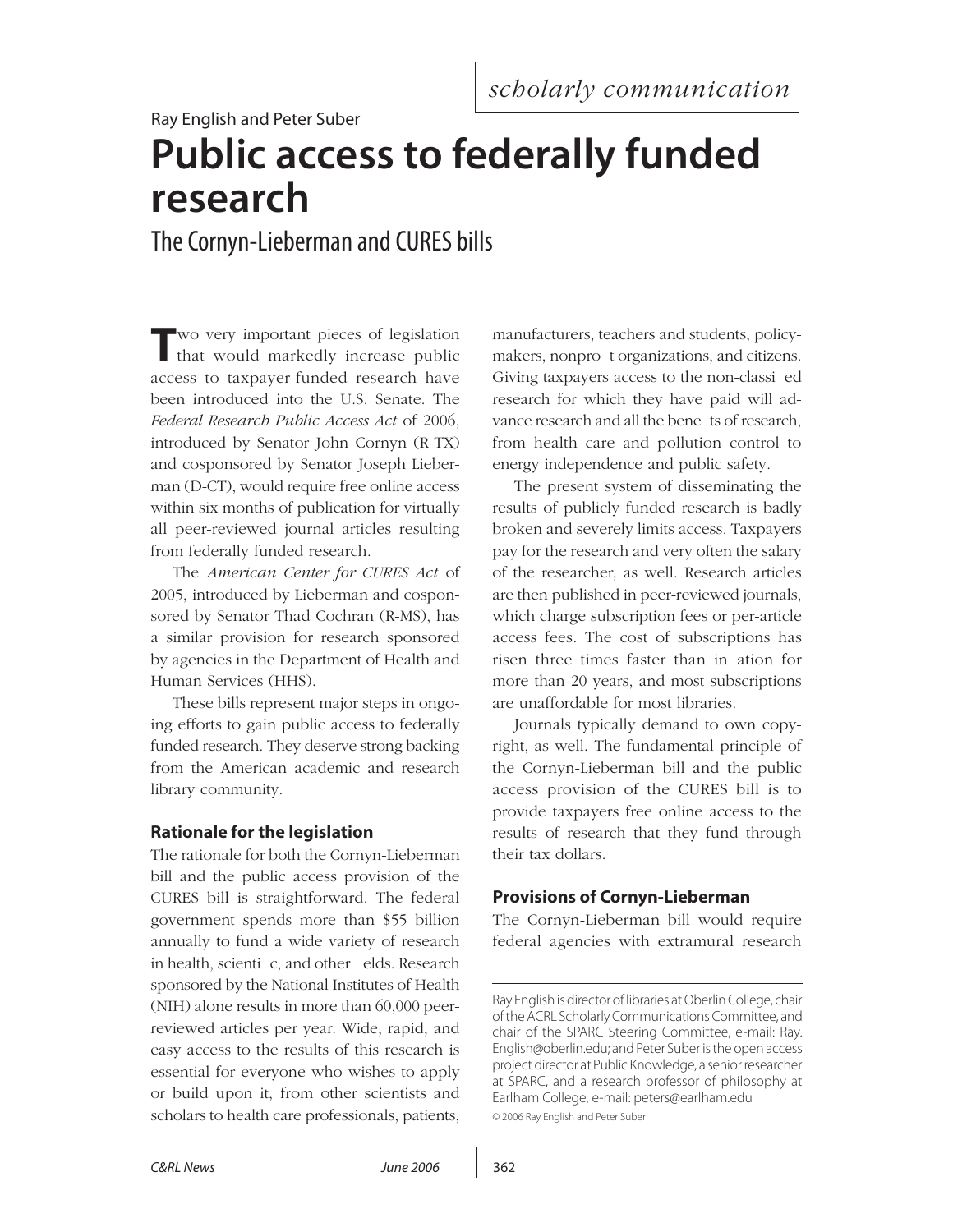budgets that are more than \$100 million to develop public access policies within one year of its passage. The policies developed by each agency would cover researchers that are employed, as well as those funded in whole or in part, by the agency. Speci cally, the policies would require those researchers to submit electronic copies of their manuscripts, which have been accepted for publication in peer-reviewed journals, to the agencies that sponsored their research. The policies would also require that those manuscripts be deposited in a stable digital repository maintained by the federal government or in a repository approved by the agency. The public would gain free online access to manuscripts as soon as practical following publication, but not more than six months afterwards. The policies would also give publishers the option to replace the authors nal version of the peer-reviewed manuscript with the nal published version of the article.

The bill does not require public access to information used to produce nal manuscripts, such as lab notes, preliminary data analysis, author's notes, or phone logs. The bill would also exempt classi ed research, research resulting in works that generate revenue or royalties for authors, and patentable discoveries. Authors who do not submit their work to a journal and authors whose works are not accepted for publication in a peer-reviewed journal are also not covered by the legislation.

#### **Provisions of CURES**

The purpose of the *American Center for CURES Act* of 2005 is to create the American Center for Cures within NIH. The mission of the center would be to translate fundamental research into therapies. The bill has wide-ranging provisions designed to realize that purpose.

Section 449H of the bill would require that the nal peer-reviewed manuscripts of all research funded by agencies in HHS be made openly accessible in PubMed Central, the digital archive of the National Library of Medicine, within six months of publication. The bill also explicitly states that noncompliance may be grounds for the funding agency to refuse future funding.

**Senator John Cornyn on the Federal Research Public Access Act of 2006 said, "This legislation is an opportunity for our government to better leverage our investment in research and ensure a greater return on that investment. By sharing this information quickly and broadly with all potential users, we can advance science, accelerate the pace of new discoveries and innovations, and improve the lives and welfare of people at home and abroad."** 

The CURES bill would cover research sponsored by NIH, the Centers for Disease Control and Prevention, the Agency for Healthcare Research, and other HHS agencies. HHS agencies combined account for more than half of all U.S government funded research.

#### **Improving on Sabo**

The Cornyn-Lieberman and CURES bills signi cantly improve upon earlier legislation designed to provide public access to federally funded research. The *Public Access to Science Act,* introduced by Representative Martin Sabo (DMN) in June 2003, attempted to achieve open access by exempting federally funded research from copyright protection. The Sabo bill, which was not vetted with the library community in advance, was seriously awed. By amending copyright law it attracted wide opposition from the content industry and even alienated some organizations that might otherwise have supported an open access policy. While it mandated that federally funded research be placed in the public domain, it did nothing to ensure that the research would be made accessible to the public online.

Both the Cornyn-Lieberman and CURES bills, in contrast, mandate open access, but do not alter copyright law or require that research be placed in the public domain. Both bills would instead authorize agencies to invoke their federal purpose license, which gives them a nonexclusive license to reproduce, publish, or otherwise use the work for federal purposes, and to authorize others to do so (2CFR215.36[a] and 45CFR74.36[a]).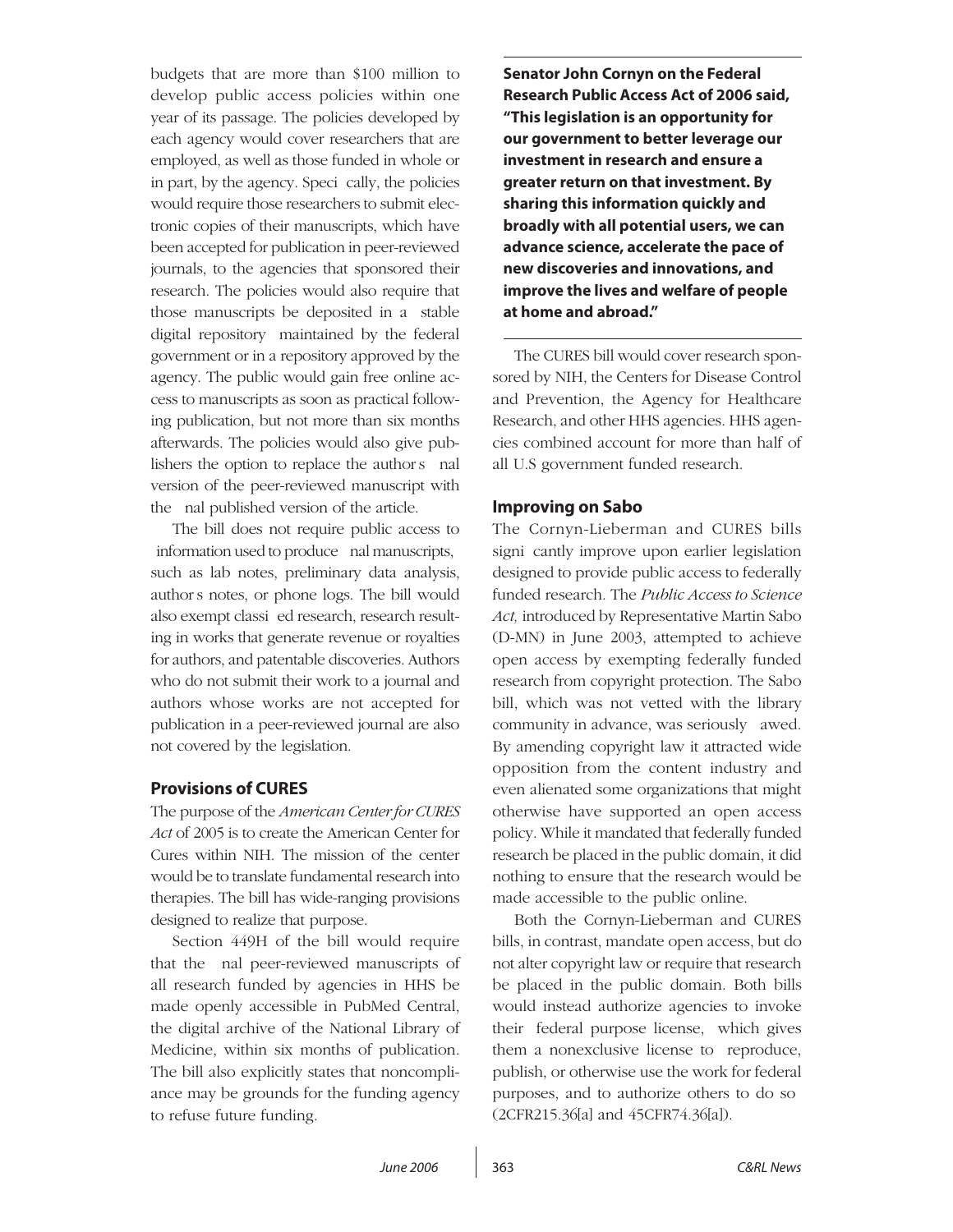In short, the Sabo bill would have put federally funded research into the public domain without providing open access to it, while the Cornyn-Lieberman and CURES bills would mandate open access to federally funded research without putting it into the public domain.

#### **Comparison to NIH policy**

The Cornyn-Lieberman and CURES bills would signi cantly strengthen the public access policy announced by NIH last May. The NIH policy is voluntary; researchers are encouraged to submit their nal peer-reviewed manuscripts to PubMed Central, but they are not required to do so. The NIH policy also allows delays or embargoes of up to 12 months between the date of publication and the date of public access through PubMed Central. The Cornyn-Lieberman and CURES bills go beyond the current NIH policy by requiring deposit, and they shorten the permissible delay for deposit and open access to within 6 months of publication, rather than 12.



The NIH policy was weakened by publisher lobbying prior to adoption and is not meeting its goals. That is evident in the very low participation rate by researchers. So far only three to ve percent of eligible manuscripts are being deposited under the policy. Because deposit is not required, most researchers are not taking this extra step. Moreover, they are often pressured by their publishers to withhold their articles from NIH for as long as possible. NIH could have invoked its federal-purpose license to authorize its public access policy, but it decided to rely instead on publisher consent. As a result, most publishers with policies on NIH-funded authors have chosen to impose 12-month embargoes on deposits. By contrast, the Cornyn-Lieberman and CURES bills do not rely on publisher consent and therefore do not accommodate publisher resistance. They ensure both participation and timeliness by mandating them.

The advisory group established by NIH to review the implementation of its policy recognized the aws in the NIH public access policy. Nine of eleven members of the Public Access Working Group voted on November 15, 2005, to recommend that NIH revise its policy in order to require deposit of all NIH-funded research in PubMed Central. The committee also recommended that NIH put a six-month deadline on the deposit and access requirement. The National Library of Medicine Board of Regents made a similar recommendation to NIH in January 2006. The Cornyn-Lieberman and CURES bills, if passed, will bring about these changes at NIH, even if the working group and NLM regents recommendations are not adopted. Conversely, those recommendations, if adopted, would bring the NIH policy to the new and higher Cornyn-Lieberman and CURES standards, even if the bills are not passed.

When the House of Representatives instructed NIH to adopt a public access policy in June 2004, it asked for both the publicaccess mandate and the six-month deadline. In that sense, therefore, the working group recommendation and the Cornyn-Lieberman and CURES bills would bring the NIH policy back in line with the original intent of Congress.